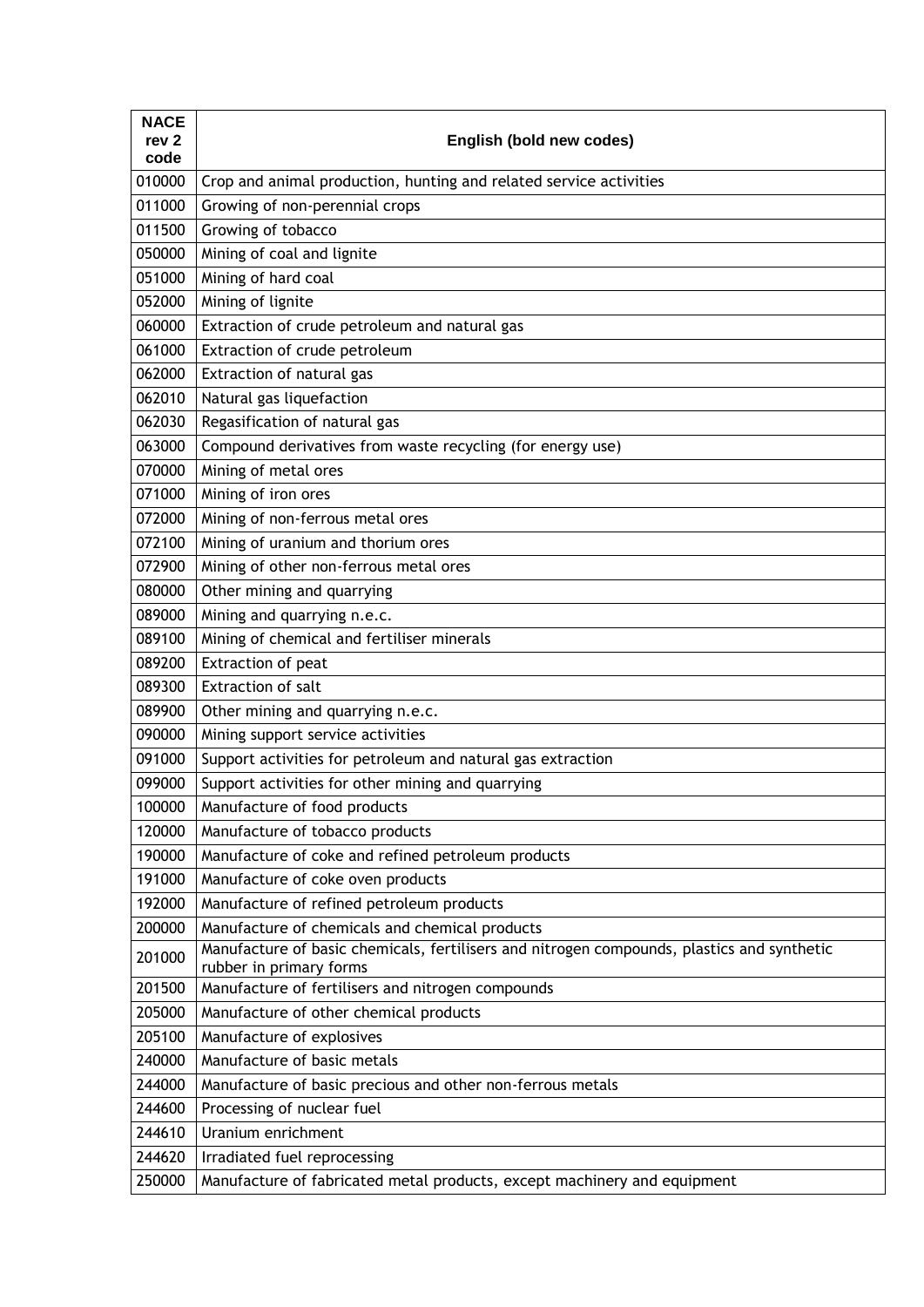| 254000 | Manufacture of weapons and ammunition                                   |
|--------|-------------------------------------------------------------------------|
| 300000 | Manufacture of other transport equipment                                |
| 304000 | Manufacture of military fighting vehicles                               |
| 350000 | Electricity, gas, steam and air conditioning supply                     |
| 351000 | Electric power generation, transmission and distribution                |
| 351100 | Production of electricity                                               |
|        | 351120 hydroelectric and pumped storage power stations                  |
|        | 351121   Hydroelectric power stations: conventional (with storage)      |
|        | 351122 Centrales hydroélectriques : fil de l'eau                        |
|        | 351123 Hydroelectric power stations: tidal                              |
|        | 351124 Other hydroelectric power stations                               |
|        | 351125 Pumped power stations                                            |
| 351140 | nuclear energy                                                          |
| 351141 | pilot plants                                                            |
| 351142 | demonstration plants                                                    |
| 351143 | commercially-rated power stations                                       |
| 380000 | Waste collection, treatment and disposal activities; materials recovery |
| 381000 | Waste collection                                                        |
| 381200 | Collection of hazardous waste                                           |
| 382000 | Waste treatment and disposal                                            |
| 382100 | Treatment and disposal of non-hazardous waste                           |
| 382110 | Municipal waste                                                         |
| 382114 | Incineration                                                            |
| 382120 | Industrial waste                                                        |
| 382130 | Wastewater and solid waste                                              |
| 382140 | Special waste processing                                                |
| 382141 | Psysico-chemical processing installations                               |
| 382142 | Landfills                                                               |
| 382143 | Incineration                                                            |
| 382144 | Other special waste facilities                                          |
| 382190 | Other solid waste                                                       |
| 382200 | Treatment and disposal of hazardous waste                               |
| 410000 | Construction of buildings                                               |
| 411000 | Development of building projects                                        |
| 460000 | Wholesale trade, except of motor vehicles and motorcycles               |
| 463000 | Wholesale of food, beverages and tobacco                                |
| 463500 | Wholesale of tobacco products                                           |
| 470000 | Retail trade, except of motor vehicles and motorcycles                  |
| 472000 | Retail sale of food, beverages and tobacco in specialised stores        |
| 472600 | Retail sale of tobacco products in specialised stores                   |
| 490000 | Land transport and transport via pipelines                              |
| 495000 | Transport via pipeline                                                  |
| 495010 | oil pipelines                                                           |
| 495011 | gaslines                                                                |
|        |                                                                         |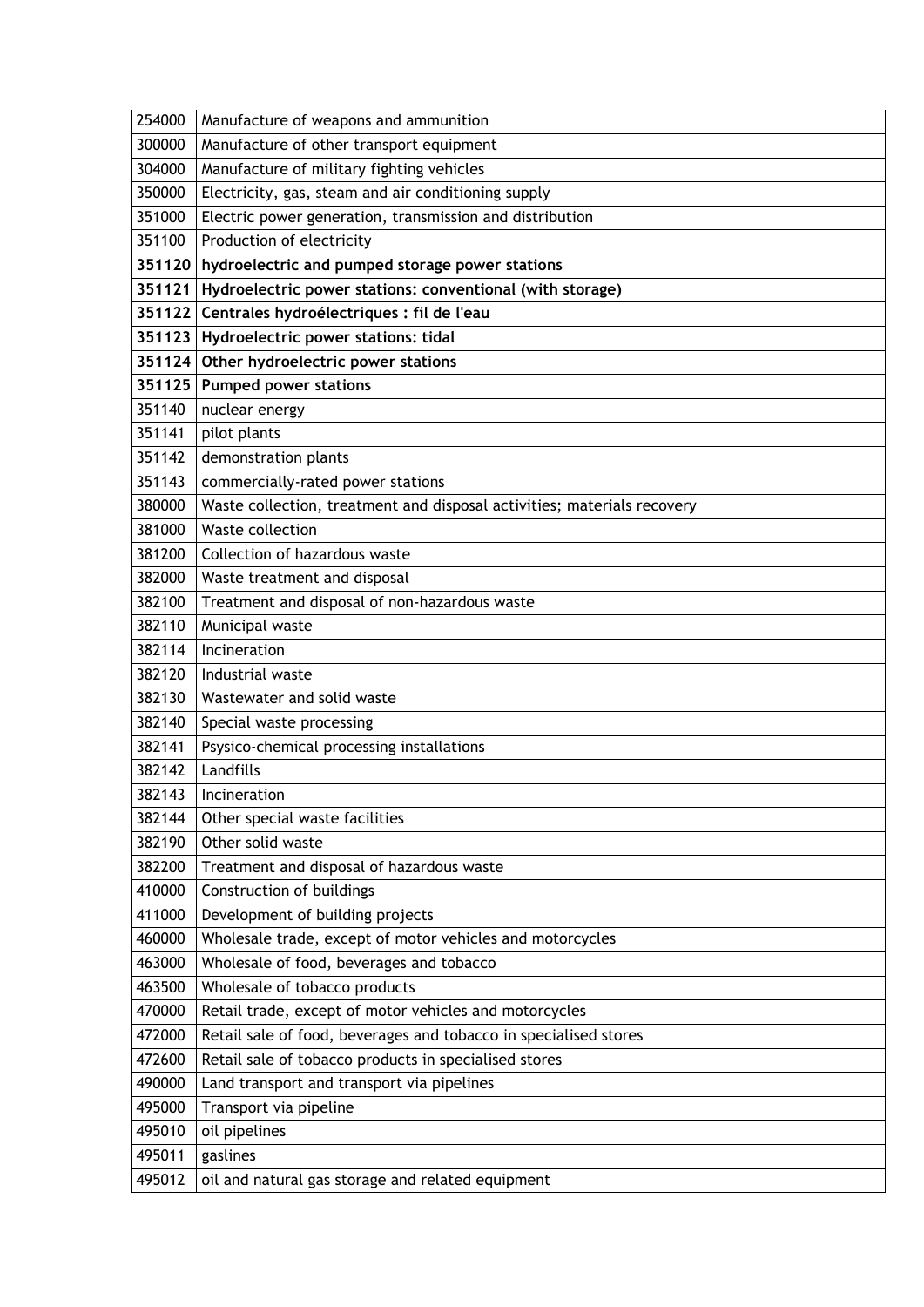| 495013 | pipelines transporting ethylene and other chemicals                       |
|--------|---------------------------------------------------------------------------|
| 500000 | Water transport                                                           |
| 510000 | Air transport                                                             |
| 512000 | Freight air transport and space transport                                 |
| 520000 | Warehousing and support activities for transportation                     |
| 522000 | Support activities for transportation (Infrastructures)                   |
| 522100 | Service activities incidental to land transportation                      |
| 522140 | roads and motorways                                                       |
| 522141 | motorways                                                                 |
| 522142 | roads                                                                     |
| 522143 | other road sector projects                                                |
| 522144 | bridges and tunnels                                                       |
| 522160 | exceptional structures                                                    |
| 522161 | exceptional structures: railways                                          |
| 522162 | exceptional structures: roads and motorways                               |
| 522163 | exceptional structures: composite and sundry                              |
| 522200 | Service activities incidental to water transportation                     |
| 522210 | sea port installations/river development works                            |
| 522220 | acquisition of vessels                                                    |
| 522300 | Service activities incidental to air transportation                       |
| 522320 | acquisition of aircraft                                                   |
| 640000 | Financial service activities, except insurance and pension funding        |
| 641000 | Monetary intermediation                                                   |
| 641100 | Central banking                                                           |
| 641900 | Other monetary intermediation                                             |
| 641910 | banks                                                                     |
| 641920 | mutual banks or credit cooperatives                                       |
| 641930 | savings banks                                                             |
| 641940 | Development Banks and Financing Institutions                              |
| 641941 | Development Banks and Financing Institutions Multilateral                 |
| 641941 | Development Banks and Financing Institutions Multilateral - International |
| 641941 | Development Banks and Financing Institutions Multilateral - Regional      |
| 641942 | Development Banks and Financing Institutions Bilateral                    |
| 641943 | Development Banks and Financing Institutions Regional                     |
| 641944 | Development Banks and Financing Institutions Local                        |
| 642000 | Activities of holding companies                                           |
| 643000 | Trusts, funds and similar financial entities                              |
| 649000 | Other financial service activities, except insurance and pension funding  |
| 649010 | Venture Capital Fund                                                      |
| 649011 | Venture Capital Fund Global                                               |
| 649012 | Venture Capital Fund Continental                                          |
| 649013 | Venture Capital Fund Regional                                             |
| 649014 | Venture Capital Fund National                                             |
| 649020 | Development Funds                                                         |
| 649021 | Development Funds Global                                                  |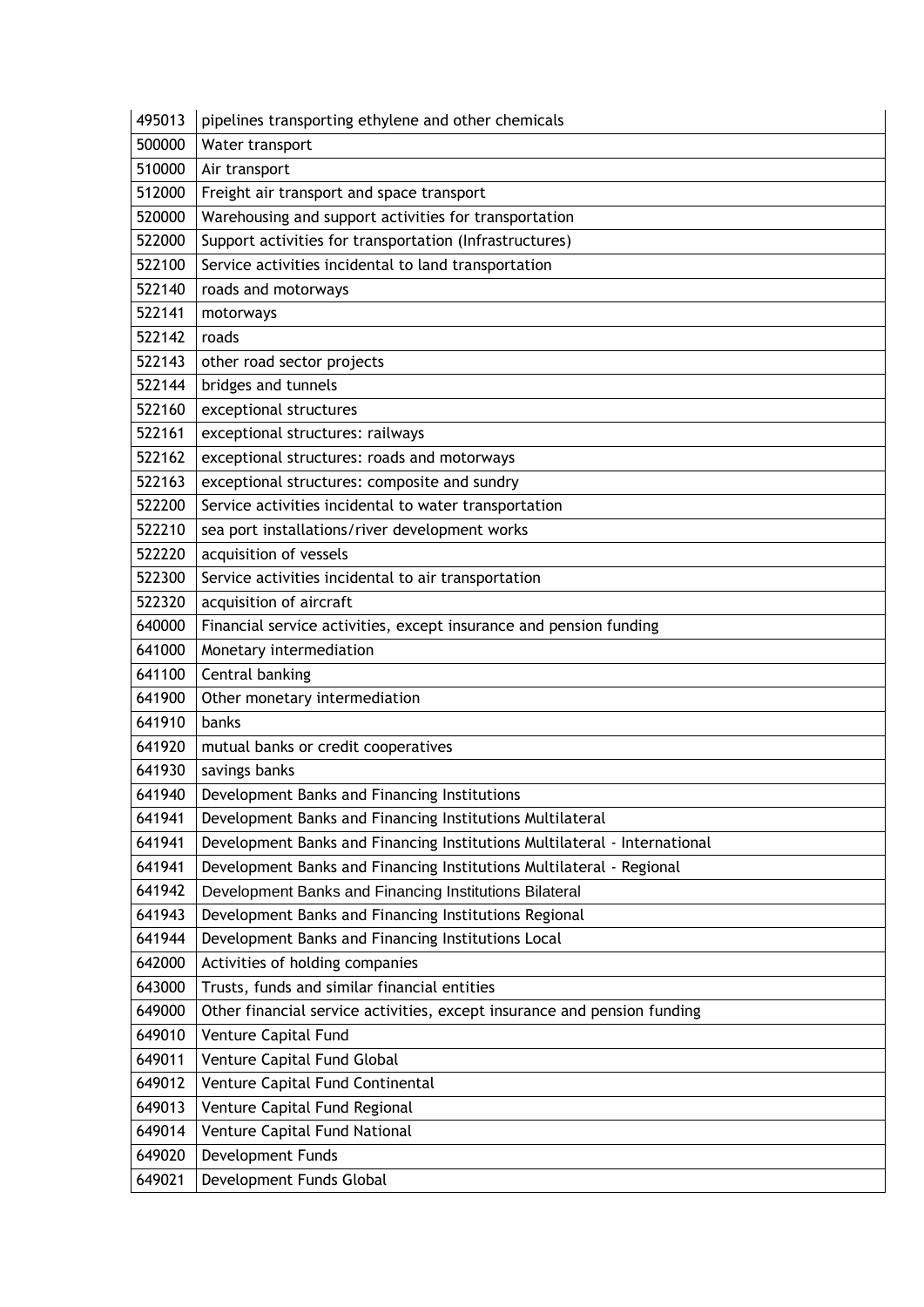| 649023 | Development Funds Regional                                                                                                                  |
|--------|---------------------------------------------------------------------------------------------------------------------------------------------|
| 649024 | Development Funds National                                                                                                                  |
| 649200 | Other credit granting                                                                                                                       |
| 649210 | mortgage banks and companies                                                                                                                |
| 649220 | specialist financial institutions (SDR, etc.)                                                                                               |
| 649900 | Other financial service activities, except insurance and pension funding n.e.c.                                                             |
| 649910 | guarantee funds (EIF, foreign trade financing organisations etc.)                                                                           |
| 649920 | special purpose vehicles                                                                                                                    |
| 650000 | Insurance, reinsurance and pension funding, except compulsory social security                                                               |
| 651000 | Insurance                                                                                                                                   |
| 651100 | Life insurance                                                                                                                              |
| 651200 | Non-life insurance                                                                                                                          |
| 652000 | Reinsurance                                                                                                                                 |
| 653000 | Pension funding                                                                                                                             |
| 660000 | Activities auxiliary to financial services and insurance activities                                                                         |
| 661000 | Activities auxiliary to financial services, except insurance and pension funding                                                            |
| 661100 | Administration of financial markets                                                                                                         |
| 661200 | Security and commodity contracts brokerage                                                                                                  |
| 661900 | Other activities auxiliary to financial services, except insurance and pension funding                                                      |
| 662000 | Activities auxiliary to insurance and pension funding                                                                                       |
| 662100 | Risk and damage evaluation                                                                                                                  |
| 662200 | Activities of insurance agents and brokers                                                                                                  |
| 662900 | Other activities auxiliary to insurance and pension funding                                                                                 |
| 663000 | Fund management activities                                                                                                                  |
| 680000 | Real estate activities                                                                                                                      |
| 681000 | Buying and selling of own real estate                                                                                                       |
| 682000 | Renting and operating of own or leased real estate                                                                                          |
| 683000 | Real estate activities on a fee or contract basis                                                                                           |
| 683100 | Real estate agencies                                                                                                                        |
| 683200 | Management of real estate on a fee or contract basis                                                                                        |
| 840000 | Public administration and defence; compulsory social security                                                                               |
| 841000 | Administration of the State and the economic and social policy of the community                                                             |
| 841100 | General public administration activities                                                                                                    |
| 841200 | Regulation of the activities of providing health care, education, cultural services and other<br>social services, excluding social security |
| 841300 | Regulation of and contribution to more efficient operation of businesses                                                                    |
| 842000 | Provision of services to the community as a whole                                                                                           |
| 842100 | Foreign affairs                                                                                                                             |
| 842300 | Justice and judicial activities                                                                                                             |
| 843000 | Compulsory social security activities                                                                                                       |
| 900000 | Creative, arts and entertainment activities                                                                                                 |
| 920000 | Gambling and betting activities                                                                                                             |
| 940000 | Activities of membership organisations                                                                                                      |
|        |                                                                                                                                             |